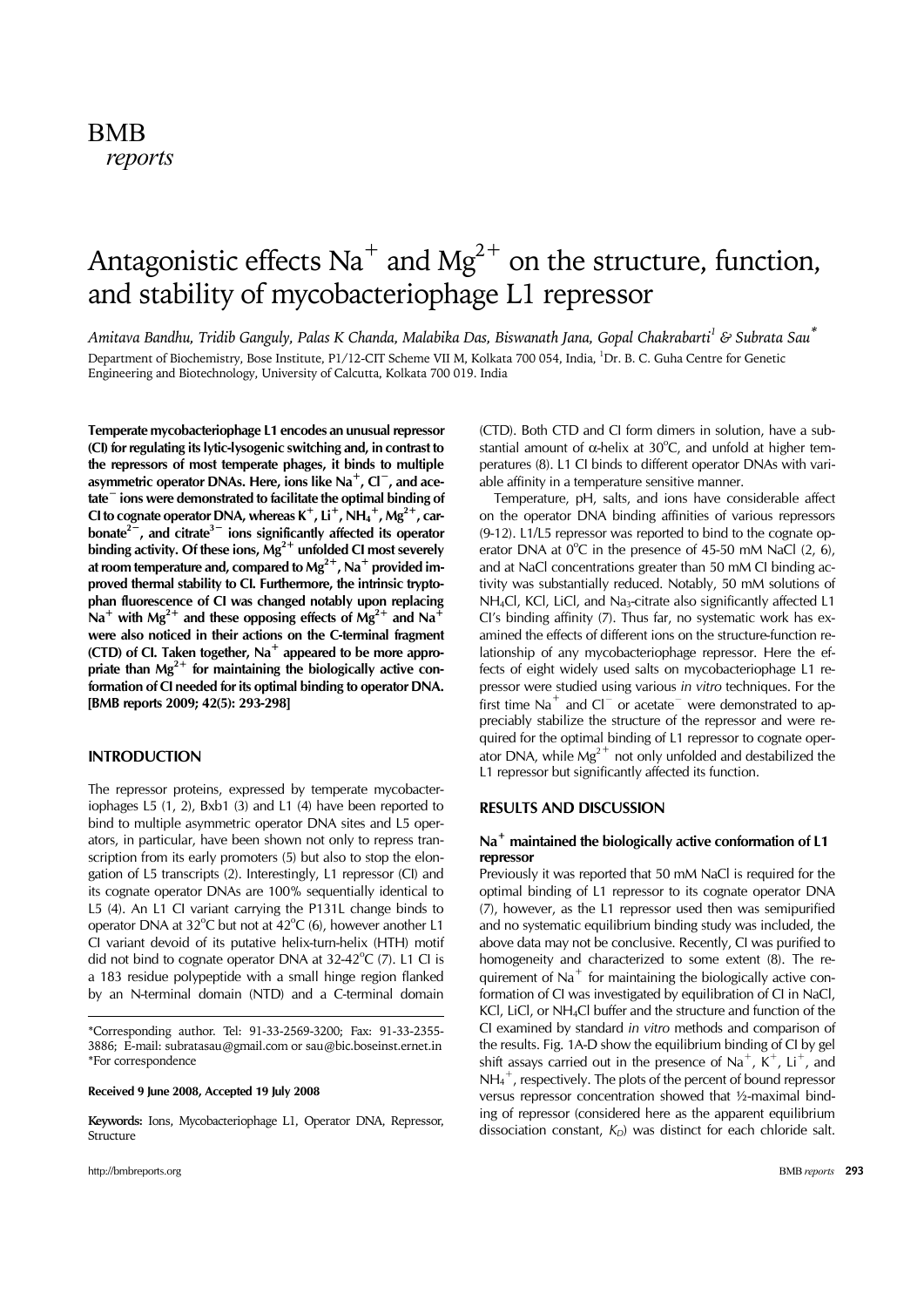

Fig. 1. Effects of monovalent cations on L1 Cl. Equilibrium binding of (A) NaCl, (B) KCl, (C) LiCl, and (D) NH<sub>4</sub>Cl -equilibrated Cl to 0.1 nM  $^{32}P$  labeled O64 operator DNA (O) Repressor concentrations are <sup>32</sup>P labeled O64 operator DNA (O) Repressor concentrations are not identical in all assays but kept within 0.1-1.8 μM. Arrowhead indicates the CI-*O* complex. From the autoradiogram of gel shift assay (inset picture), the % operator bound (in the CI-*O* complex) in a specific salt buffer was estimated and plotted against the corresponding CI concentration. (E) CD-spectra (200-260 nm) of 15 μM CI in NaCl, KCl, LiCl, and NH4Cl buffers. To exclude noise, an average of 3 scans in each buffer presented here.

The K<sub>D</sub> values for the repressor-operator interaction in Na<sup>+</sup>,  $K^+$ , Li<sup>+</sup>, and NH<sub>4</sub><sup>+</sup> buffers were calculated to be 250, 350, 800, and 1065 nM, respectively, and indicated that the affinity of the repressor for the operator DNA in NaCl buffer was about 1.4-4-fold stronger than in the other three buffers. Na<sup>+</sup> was therefore better than  $K^+$ , Li<sup>+</sup>, and NH<sub>4</sub><sup>+</sup> for producing the optimal binding of the repressor.

 The possibility that stabilization of the proper biological conformation of CI by  $\text{Na}^+$  at room temperature may in turn lead to stronger binding of CI to its cognate operator DNA was tested by collecting CD spectra (200-260 nm) of the salt-equilibrated CI solutions (Fig. 1E). The spectrum of CI in the presence of NaCl showed a peak of large negative ellipticity at 208 nm and analysis of this spectrum by CDNN (13) revealed that the CI was about 23.5% α-helical, 20% β-stranded, and 39% coiled in structure. CD spectra of CI pre-equilibrated in KCl, LiCl, or NH4Cl buffer also exhibited strong peaks at 208 nm,



**Fig. 2.** Effects of anions on L1 CI. Equilibrium binding of (A) Na-acetate, (B) Na<sub>2</sub>-carbonate, and (C) Na<sub>3</sub>-citrate-equilibrated CI to 0.1 nM  $^{32}P$ labeled *O*64 operator DNA (*O*). (D) CD-spectra (200-260 nm, 3 scan average) of 15 μM CI in the presence of indicated salts.

but the CDNN analysis showed about a 6-12% reduction of α-helical structure when NaCl was replaced by another monovalent cation chloride salt. Taken together, the data suggested that none of these cations significantly unfolded CI.

 As cations interact with the negatively charged moieties of both protein and DNA, NH<sub>4</sub><sup>+</sup>, K<sup>+</sup>, and Li<sup>+</sup> ions appeared to maintain or at least not significantly disturb, as indicated above, the conformation of CI in a manner similar to  $Na<sup>+</sup>$ , but differ from  $Na<sup>+</sup>$  in their affect on its operator binding activity. These three cations possibly masked the negative charges of the operator DNA, inhibiting the binding of CI. The slight structural modification in CI induced in the presence of these ions may also partly contribute to CI's reduced operator binding affinity. In this respect, the superior effect of  $Na<sup>+</sup>$  in stabilizing the conformation and in allowing optimal binding of CI to operator DNA was quite unexpected, but it was not clear which effect or if both effects were required for the observed binding maximization. Most possibly, the effective size of the Na<sup>+</sup> ion was more appropriate here than  $NH_4^+$ , K<sup>+</sup>, and Li<sup>+</sup> for maintaining the proper conformation of CI and forming the stable complex between CI and the operator DNA.

**Effects of acetate**<sup>−</sup>**, carbonate2**<sup>−</sup>**, and citrate3**<sup>−</sup> **on L1 repressor** The effects of different anions on the function of L1 repressor was examined by equilibrating CI in Na-acetate, Na<sub>2</sub>-carbonate, or Na<sub>3</sub>-citrate buffer and the binding of CI measured by gel shift assays (Fig. 2A-C) and the resulting data compared with that obtained using 50 mM NaCl (Fig. 1A). The  $K<sub>D</sub>$  values for the repressor-operator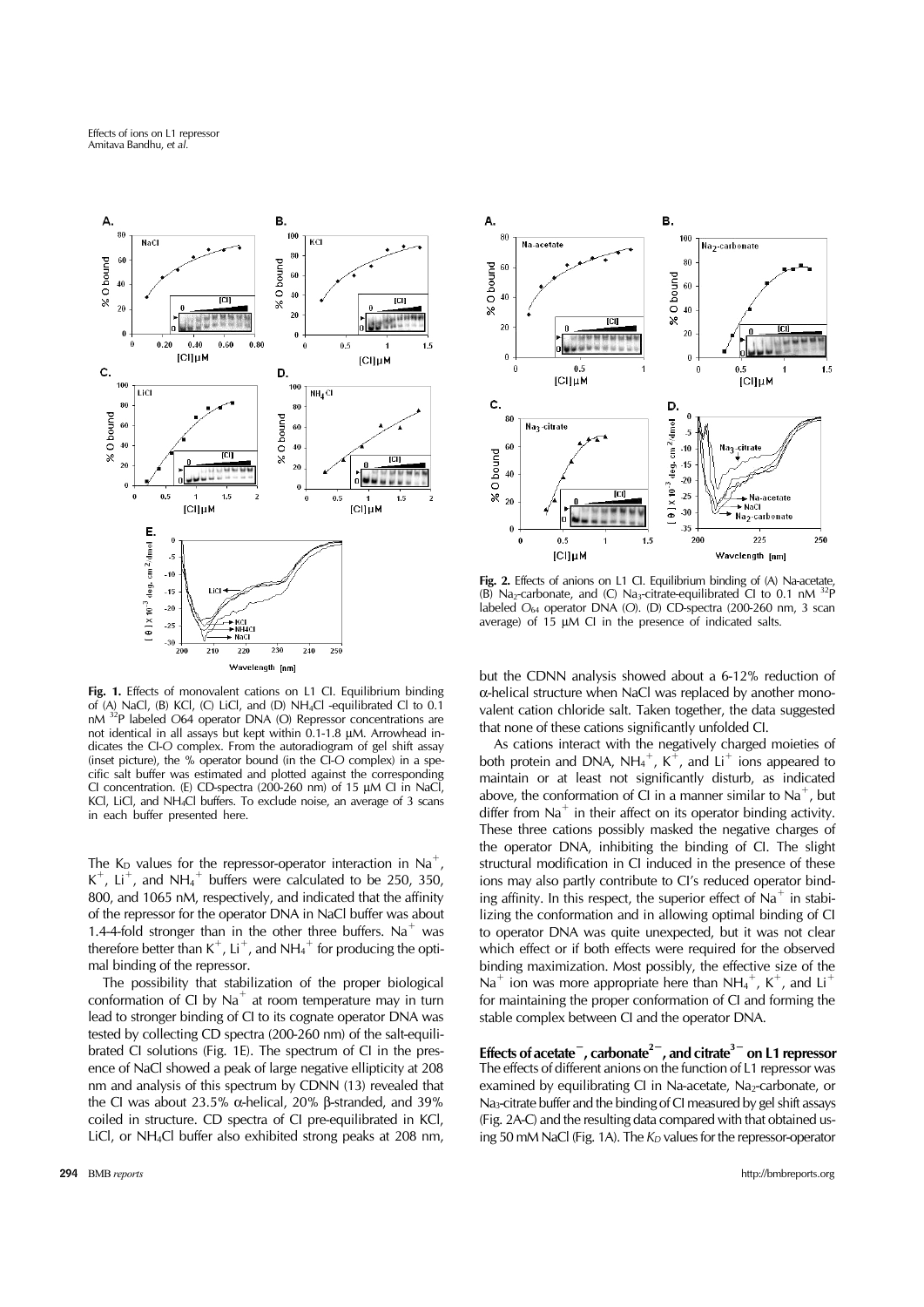interaction in Na-acetate, Na<sub>2</sub>-carbonate, and Na<sub>3</sub>-citrate buffers were estimated to be 275, 680, and 600 nM, respectively, indicating that Na<sup>+</sup> and  $Cl<sup>-</sup>$  or acetate<sup> $-$ </sup> ions were crucial for the optimal binding of the L1 repressor to operator DNA.

 CD spectra (200-260 nm) of the above sodium salt-equilibrated CI solutions revealed that the spectrum of CI in the Na-acetate buffer was nearly identical to that from the NaCl buffer (Fig. 1E), whereas the spectra of CI recorded in  $Na<sub>3</sub>-citrate$  and Na<sub>2</sub>-carbonate buffers were slightly different from the others (Fig. 2D). These results suggested that none of the anions unfolded CI severely, but small conformational changes of CI might have occurred in the Na<sub>2</sub>-carbonate and Na<sub>3</sub>-citrate buffers.

 As anions can interact with the positively charged amino acid residues of a protein,  $Cl^-$ , acetate<sup>-</sup>, citrate<sup>3–</sup>, and carbonate<sup>2</sup> ions could have interacted with the Lys and Arg residues of CI and caused distinct CI conformational changes. Apparently here, the conformation of CI, as maintained by Cl<sup>−</sup> and acetate<sup>−</sup>, was suitable for its optimal binding, but minor conformational changes in CI in the presence of carbonate<sup>2 $-$ </sup> or citrate<sup>3 $-$ </sup> was possibly not suitable for optimal binding of CI to the operator DNA.

# **Mg2**<sup>+</sup> **severely affected the structure, function, and stability of L1 repressor**

The effect of  $Mg^{2+}$  on the function of L1 Cl was studied by examination of the equilibrium binding of CI in 50 mM  $MgCl<sub>2</sub>$ buffer through gel shift assay (Fig. 3A). The  $K<sub>D</sub>$  value, determined from the plot of percent of repressor bound versus repressor concentration, was about 675 nM, which suggested that the affinity of repressor for the operator  $DNA$  in  $MgCl<sub>2</sub>$ buffer was about 2.7-fold weaker than was observed in equimolar NaCl (Fig. 1A).

The CD spectra of  $MgCl<sub>2</sub>$ -equilibrated CI displayed a much reduced peak at 208 nm in comparison with NaCl buffer (Fig. 3B), representing a 44% reduction of  $\alpha$ -helical and concomitant 15% increase of random coil structure in the CI relative to its structure in NaCl. Confirmation that  $Mg^{2+}$  really affects the conformation of CI was obtained through CD spectra of CI pre-equilibrated separately in 100 mM NaCl or in NaCl and  $MgCl<sub>2</sub>$  (50 mM each) buffer. The results revealed that the CD spectrum of CI in the NaCl and  $MgCl<sub>2</sub>$  buffer was very similar to that seen in 50 mM MgCl<sub>2</sub> buffer alone, but the negative ellipticity of the peak of both spectra was about 30% less than that of CI in the 100 mM NaCl buffer at 208 nm. Further analysis indicated there was a 21.5% decrease of α-helical and a concomitant 8% increase of random coil structure in CI when NaCl buffer was combined 50 mM with  $MgCl<sub>2</sub>$ ; in other words, there was roughly half the effect that was observed with 50 mM MgCl<sub>2</sub> buffer alone. Taken together, the data indicate that  $Mg^{2+}$  destabilized as well as unfolded CI severely which most probably led to poorer binding of CI to operator DNA. In addition, these results indicated that increasing NaCl concentration also unfolded CI substantially.

Considering the above results, it appeared that if  $Na<sup>+</sup>$ , at appropriate concentrations, stabilized CI structure (as evident



Fig. 3. Effect of  $Mg^{2+}$  on L1 repressor. (A) Equilibrium binding of 50 mM MgCl2- equilibrated CI to 0.1 nM 32P labeled *O*64 operator DNA (O). (B) CD-spectra (200-260 nm) of 10 μM CI in the presence of indicated salts. (C) Thermal aggregation of 5 μM CI in NaCl or MgCl<sub>2</sub> buffer, each preformed in triplicate, one result shown here. (D) Intrinsic tryptophan fluorescence of 5 μM CI pre-equilibrated in NaCl or MgCl<sub>2</sub> buffer and measured at room temperature, each performed in quintuplicate, one scan shown here.

from above analysis), then aggregation of CI at elevated temperatures should be resisted more in a NaCl buffer than a MgCl2 buffer. Thus, the thermal aggregation of CI was examined by the standard procedure (Fig. 3C) and it was found that aggregation of NaCl-equilibrated CI was initiated at  $\sim$  34°C, increased rapidly with increasing temperature, and finally reached saturation at  $\sim$ 43°C. In contrast, the aggregation pattern of MgCl<sub>2</sub>-equilibrated CI was almost the same except that aggregation was initiated at  $\sim$  29°C, clearly indicating that Na<sup>+</sup> indeed stabilized CI more than  $Mg^{2+}$ .

 L1 repressor contains seven tryptophan residues at positions 50, 69, 71, 112, 113, 170, and 172 (4). The effect of Na<sup>+</sup> and  $Mg^{2+}$  on the tryptophan environment of CI as examined by recording the intrinsic tryptophan fluorescence spectra of CI in the presence of NaCl and  $MgCl<sub>2</sub>$  (Fig. 3D) and showed that the fluorescence spectrum of NaCl- equilibrated CI displayed a red-shifted emission maximum at 339.5 nm, whereas the spectrum in  $MgCl<sub>2</sub>$  buffer showed a maximum at 337.6 nm. As the emission maximum of a protein with buried tryptophans generally lies at 335 nm or less (14) and usually changes with changes in the conformation of a protein (15), this data indicated that tryptophan residues of CI in NaCl buffer were more exposed than in MgCl2 buffer and that the conformation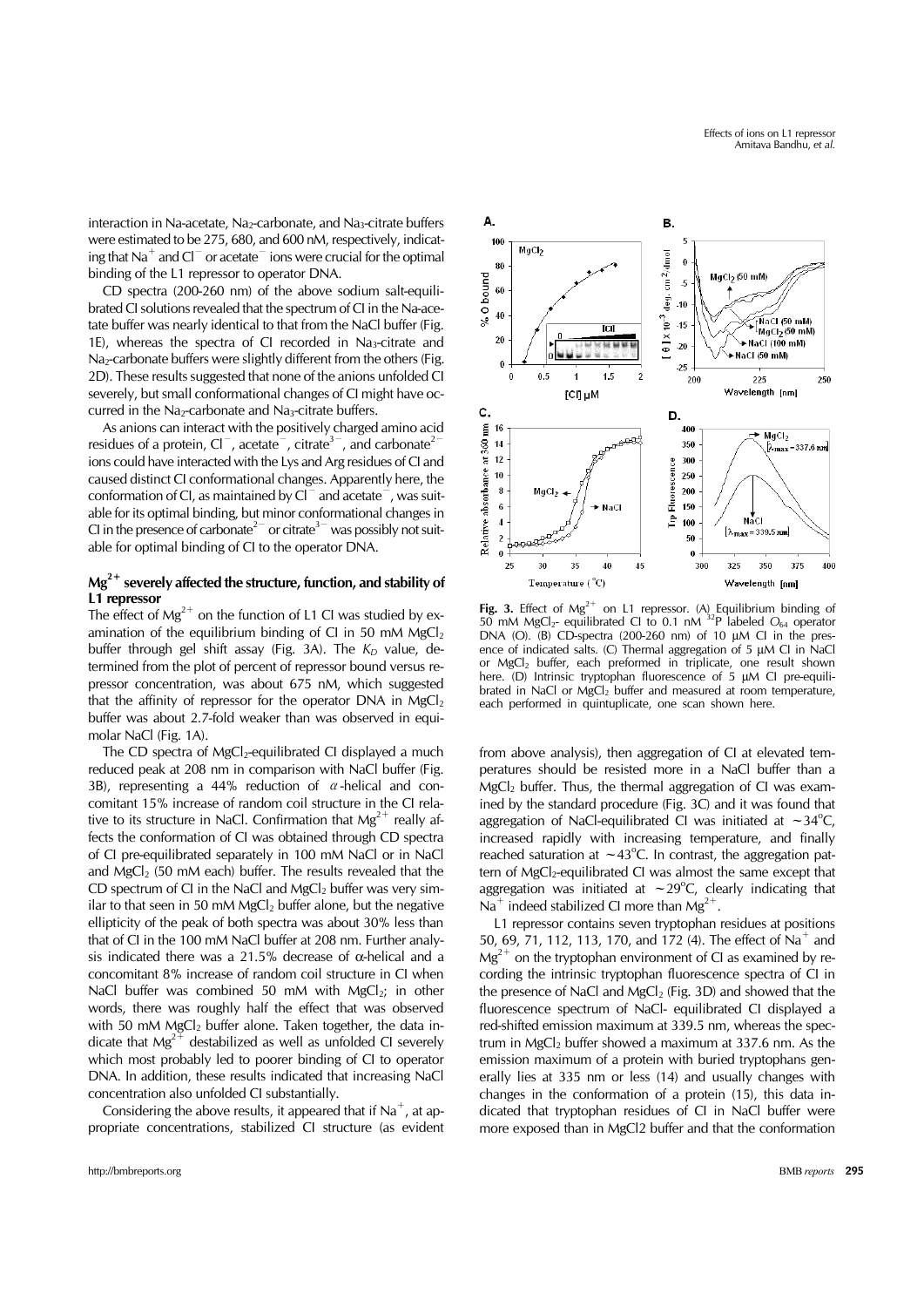of CI in these two buffers differed significantly.

 Curiously, the tryptophan fluorescence intensity of CI in the NaCl buffer was less than in the MgCl<sub>2</sub> buffer (Fig. 3D). Although the reason for this unexpected phenomenon is not known with certainty, one possibility is that L1 repressor molecules might have formed microaggregates in the  $MgCl<sub>2</sub>$  buffer, causing the increased fluorescent intensity.

In comparison with monovalent cations, divalent  $Mg^{2+}$ might compete more strongly with the repressor for binding to the operator DNA and in turn lead to a massive charge neutralization of the DNA and, as a result, repressor protein cannot bind to operator DNA unless present at sufficiently higher concentrations. Alternatively, the reduced operator binding affinity of L1 CI in MgCl<sub>2</sub> buffer might be due to both charge neutralization of operator DNA and concurrent crippling of its structure.

# **Opposing actions of Na**<sup>+</sup> **and Mg2**<sup>+</sup> **on the conformation and stability of CTD**

The effects of Na<sup>+</sup> and Mg<sup>2+</sup> on the C-terminal domain (CTD) of CI were also investigated by several *in vitro* experiments using CTD in place of CI (Fig. 4A). The CD spectrum (200-260 nm) of NaCl-equilibrated CTD contained a peak of large negative ellipticity at 208 nm, while the corresponding peak from the CTD spectrum in  $MgCl<sub>2</sub>$  buffer was substantially reduced. As expected, a significant reduction of  $\alpha$ -helical and an increase of random coil structure in CTD occurred when NaCl was replaced with MgCl<sub>2</sub>, indicating that Na<sup>+</sup> was superior to  $Mg^{2+}$  at maintaining the conformation of CTD, the most stable region of CI (8).

 Again in parallel to studies of CI, thermal aggregation studies of CTD revealed that aggregation of CTD pre-equilibrated in NaCl and MgCl<sub>2</sub> buffers started at  $\sim$ 39° and  $\sim$ 31°C, respectively (Fig. 4B) and, after the initiation of aggregation, both events proceeded rapidly with increasing temperature. As previously observed with CI, these results suggested that  $Na<sup>+</sup>$  provided more thermal stabilization to CTD than  $Mg^{2+}$  and, also curiously, the CTD aggregation initiated at higher temperatures

than did CI in both of these buffers. Uncertain as to exactly why this occurred, one possibility is that CTD without the NTD region of CI attained a more stable conformation than could intact CI.

 The CTD of L1 repressor, which carries six Trp residues, has been reported to be resistant to chymotrypsin digestion (8), indicating that all the six Trp residues might be buried in the folded CTD interior and that the intrinsic fluorescence from such inaccessible Trp residues should display a blue-shifted emission maximum. Tryptophan fluorescence spectrum of CTD in NaCl buffer, in fact, showed an emission maximum at 335.6 nm (Fig. 4C), while the emission maximum of CTD in  $MgCl<sub>2</sub>$  buffer was observed at 336.8 nm. With the added observation that the fluorescence intensity of CTD in the latter salt was also considerably reduced, these results suggested that the Trp environment as well as the conformation of CTD in the NaCl buffer was different from in the  $MgCl<sub>2</sub>$  buffer.

 The effects of monovalent and polyvalent ions on the DNA binding activity of L1 CI (discussed above) was only partly similar to those that have been reported for other repressors. Acetate<sup>-</sup>, Cl<sup>-</sup>, and citrate<sup>3−</sup> have been shown to affect the DNA binding activity of LacI profoundly, whereas  $Li<sup>+</sup>$  was found to be better than  $Na<sup>+</sup>$  or  $K<sup>+</sup>$  for the optimal DNA binding of LacI (10), and the DNA binding activity of LexA was unaffected upon replacing  $Na<sup>+</sup>$  with  $K<sup>+</sup>$  (12). *E. coli* trp repressor that was neither stabilized nor affected by  $Na<sup>+</sup>$  and  $K<sup>+</sup>$  needs  $(NH<sub>4</sub>)<sub>2</sub>SO<sub>4</sub>$  for optimal DNA binding (17). Interestingly, both K<sup>+</sup> and Ca<sup>2+</sup> were required for the optimal binding of  $\lambda$  CI repressor to cognate operator DNA (20). Even  $Mg^{2+}$  was shown to significantly enhance the affinity of λ CI to its operator DNA, but  $Mg^{2+}$  exhibited a severe destructive effect on the DNA binding activity of Lac1 (10, 16), LexA (12), trp (17), and AraC (21) repressor proteins.

## **MATERIALS AND METHODS**

#### *E. coli* **strain and salts**

*E. coli* cells were routinely grown in Luria-Bertani (18) me-



**Fig. 4.** Effects Na<sup>+</sup> and Mg<sup>2+</sup> on CTD of Cl. (A) CD-spectra, (B) thermal aggregation, and (C) intrinsic tryptophan fluorescence of 10 μM CTD pre-equilibrated in NaCl or  $MgCl<sub>2</sub>$  buffer.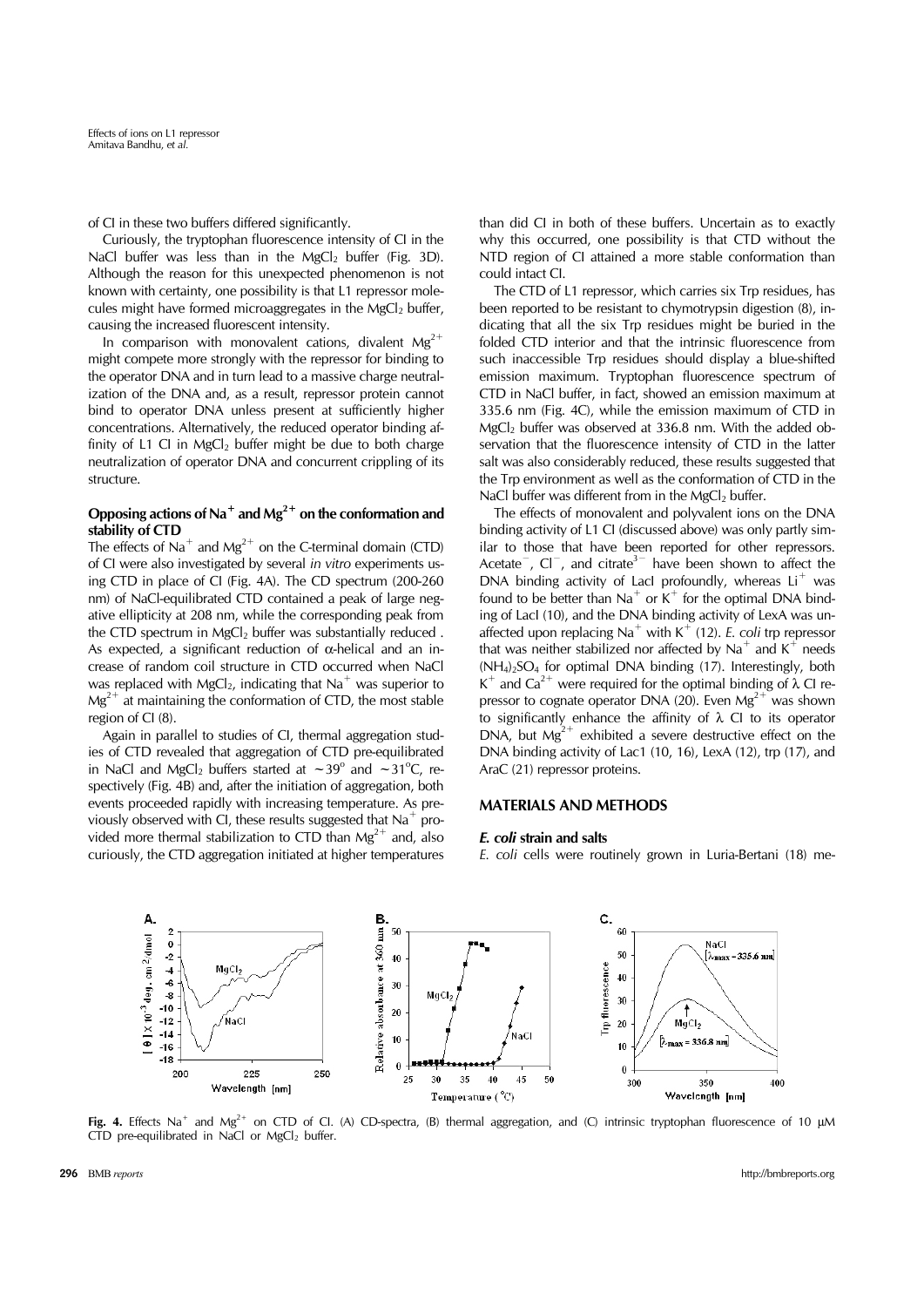dium (supplemented with appropriate antibiotics as needed). All chemicals including various salts were purchased from Sigma, USA and EMarck, Germany.

#### **Molecular biological techniques**

Agarose gel electrophoresis, DNA estimation, restriction enzyme DNA digestion, protein estimation, native and SDS-PAGE, staining of gel, and labeling of *O64* operator DNA with either  $[3^{2}P$ -γ] ATP or  $[3^{2}P$ - $\alpha]$  dATP (BARC, India) etc. were carried out by standard procedures (8, 18, 19, 22).

#### **Purification and estimation of proteins**

Purification of histidine-tagged L1 repressor (CI) was described previously (8). The C-terminal domain of L1 repressor (CTD) was purified by partial digestion of repressor with chymotrypsin followed by the purification of CTD as previously described for purification of trypsin-generated CTD (8). The concentration of CI/CTD was calculated using the molecular mass of monomeric CI/CTD.

#### **Gel shift assay**

The equilibrium binding of L1 CI to 0.1 nM  $O_{64}$  operator DNA (120 bp) in NaCl buffer (20 mM Na-phosphate buffer, pH 6.0, 50 mM NaCl, 1 mM EDTA, and 5% glycerol) was measured using a standard gel shift assay (6, 8) and band intensities in the autoradiograms determined by the previously published procedure (8).

 The effects of different ions on L1 CI-operator interactions were examined by the preparation of NaCl buffers in which the NaCl was replaced by an equimolar concentration of  $MgCl<sub>2</sub>$ , NH<sub>4</sub>Cl, KCl, LiCl, Na<sub>3</sub>-citrate, Na-acetate, or Na<sub>2</sub>-carbonate. L1 repressor in NaCl buffer was dialyzed extensively against each modified buffer at  $4^{\circ}$ C and, as the repressor was not precipitated in any of the these buffers, they were utilized in the experiments performed here.

# **CD spectra**

Circular Dichroism (CD) spectra (200-260 nm) of 10-15 μM repressor, pre-equilibrated in NaCl buffer or in modified buffers, were recorded by JASCO J600 spectrophotometer at  $25^{\circ}$ C as well as spectra of 10 μM CTD equilibrated in NaCl and MgCl<sub>2</sub> buffers. Samples were transferred to a 1 mm path length cuvette prior to the recording of CD spectrum.

#### **Thermal aggregation**

Temperature-induced aggregation of 5 μM CI/10 μM CTD in NaCl buffer or in MgCl<sub>2</sub> buffer measured by monitoring the absorbance at 360 nm in a spectrophotometer (Shimadzu 3000) connected to a temperature-regulated water bath such that the cuvette was heated to a desired temperature, equilibrated for 3 min, and the absorbance recorded.

#### **Tryptophan fluorescence spectra**

Intrinsic tryptophan fluorescence spectra of 5 μM CI/10 μM

http://bmbreports.org BMB *reports* 297

CTD in NaCl buffer or in  $MgCl<sub>2</sub>$  buffer were recorded with a Hitachi F-3010 spectrofluorimeter with a 5 nm bandpass (for both excitation and emission), excitation at 295 nm, and emission recorded from 300-400 nm.

#### **Acknowledgements**

The authors thank CSIR (Govt. of India, New Delhi) for providing funding for this work. Mr. T. Ganguly, Ms M. Das, Mr. P. K. Chanda, Mr. A. Bandhu and Mr. B. Jana received junior/senior research fellowships from CSIR, DBT (Govt. of India, New Delhi), and from Bose Institute (India).

# **REFERENCES**

- 1. Donnelly-wu, M. K., Jacobs, W. R. Jr. and Hatfull, G. F. (1993) Superinfection immunity of mycobacteriophage L5: application for genetic transformation of mycobacteria. *Mol. Microbiol*. **7**, 407-417.
- 2. Brown, K. L., Sarkis, G. J., Wadsworth, C. and Hatfull, G. F. (1997) Transcriptional silencing by the mycobacteriophage L5 repressor. *EMBO J*. **16**, 5914-5921.
- 3. Jain, S. and Hatfull, G. F. (2000) Transcriptional regulation and immunity in mycobacteriophage Bxb1. *Mol. Microbiol*. **38**, 971-985.
- 4. Sau, S., Chattoraj, P., Ganguly, T., Lee, C. Y. and Mandal, N. C. (2004) Cloning and sequencing of the repressor gene of temperate mycobacteriophage L1. *J. Biochem. Mol. Biol*. **37**, 254-259.
- 5. Nesbit, C. E., Levin, M. E., Donnelly-Wu, M. K. and Hatfull, G. F. (1995) Transcriptional regulation of repressor synthesis in mycobacteriophage L5. *Mol. Microbiol*. **17**, 45-56.
- 6. Ganguly, T., Chattoraj, P., Das, M., Chanda, P. K., Mandal, N. C., Lee, C. Y. and Sau, S. (2004) A point mutation at the C-terminal half of the repressor of temperate mycobacteriophage L1 affects its binding to the operator DNA. *J. Biochem. Mol. Biol*. **37**, 709-714.
- 7. Ganguly, T., Chanda, P. K., Bandhu, A., Chattoraj, P., Das, M. and Sau, S. (2006) Effects of physical, ionic, and structural factors on the binding of repressor of mycobacteriophage L1 to its cognate operator DNA. *Protein Peptides Lett*. **13**, 793-798.
- 8. Ganguly, T., Bandhu, A., Chattoraj, P., Chanda, P. K., Das, M., Mandal, N. C. and Sau, S. (2007) Repressor of temperate mycobacteriophage L1 harbors a stable C-terminal domain and binds to different asymmetric operator DNAs with variable affinity. *Virol. J*. **4**, 64.
- 9. Mandal, N. C. and Leib, M. (1976) Heat-sensitive DNAbinding activity of the cI product of bacteriophage Lambda. *Molec. Gen. Genet*. **146**, 299-302.
- 10. Barkley, M. D., Lewis, P. A. and Sullivan, G. E. (1981) Ion effects on the lac repressor-operator equilibrium. *Biochemistry* **20**, 3842-3851.
- 11. Koblan, K. S. and Ackers, G. K. (1991) Cooperative protein-DNA interactions: effects of KCl on lambda *cI* binding to OR. *Biochemistry* **30**, 7822-7827.
- 12. Relan, N. K., Jenuwine, E. S., Gumbs, O. H. and Shaner, S. L. (1997) Preferential interactions of the *Escherichia coli*